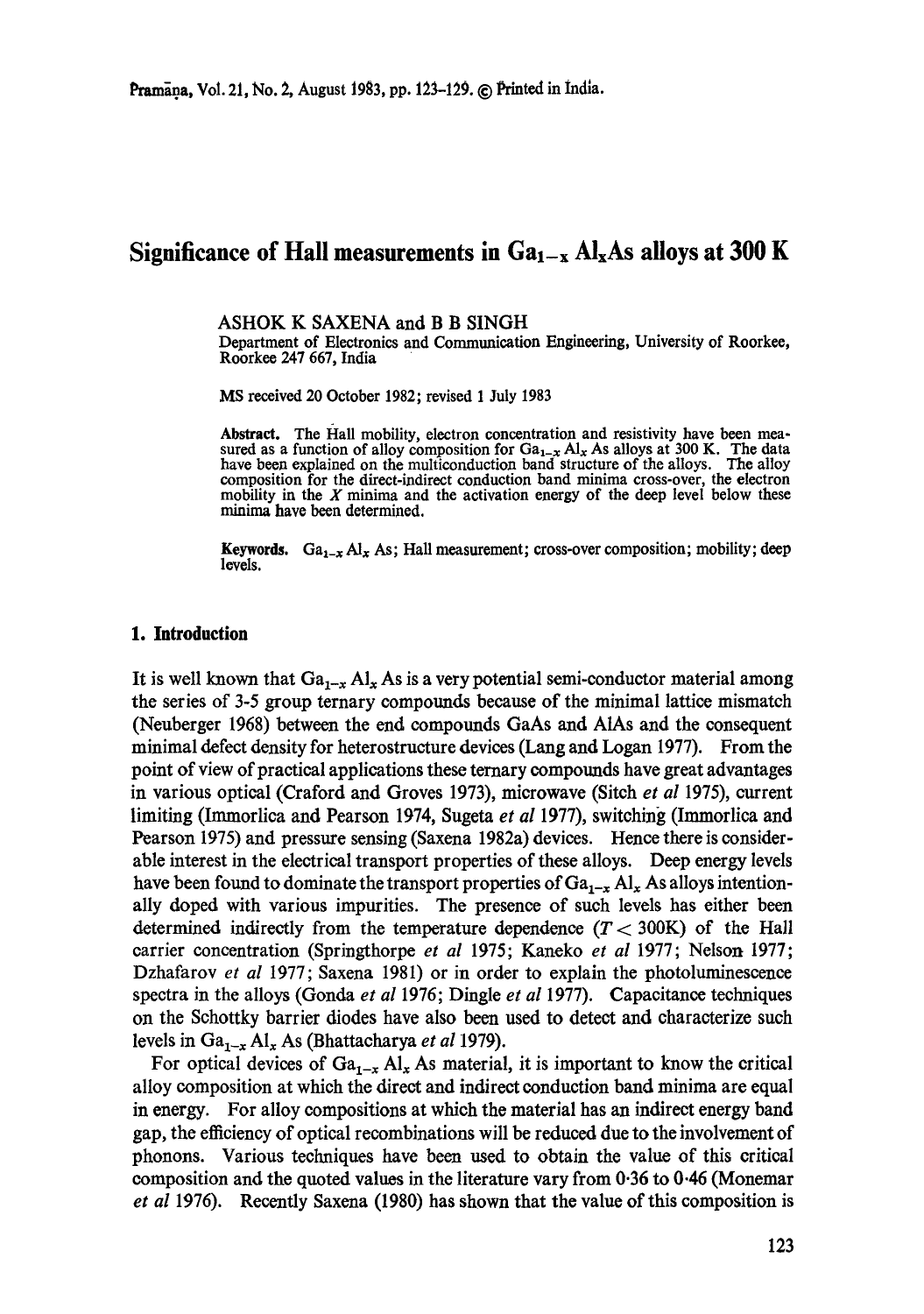0.43 as obtained from the pressure dependence of the Hall electron concentration for the alloys. For high field devices of  $Ga_{1-x} A l_x As$ , the electron mobility in the X conduction band minima is an important parameter. There have been some doubts, as the measured value of the electron mobility in the  $X$  minima of the alloys with indirect energy band gap has been found to be very different from the electron mobility in the X minima of GaAs (Pitt and Lees 1970, Saxena and Gurumurthy 1982).

In this paper, we report the direct evidence of deep energy levels in the alloys with high A1 content and also estimate their activation energy. The alloy composition for the direct-indirect cross-over is also determined and the electron mobility in the  $X$ minima estimated from a simple interpretation of the Hall data for  $Ga_{1-x}$  Al<sub>x</sub>As alloys at 300 K.

### **2. Experimental**

Single crystal layers of  $Ga_{1-x}$  Al<sub>x</sub>As were grown on semi-insulating GaAs substrates by liquid phase epitaxial technique (Saxena 1982 b). The layer thickness measured by angle lapping and staining was between 10 and 15  $\mu$ m for various crystals. The alloy compositions were determined by measuring the cathodoluminescence bandgap energy and converted to compositions using the data given by Panish (1973). The compositions were also cross-checked by electron beam microprobe analysis and were consistent with the previous measurements to within  $\pm 0.5\%$ .

The Van-der Pauw (1958/59) pattern was delineated on the epitaxial layers using photolithographic techniques. Sn metal was used to make the ohmic contacts to the samples which were subsequently annealed in  $H<sub>2</sub>$  atmosphere at about 600°C for 2 min. The Hall measurements were made in a magnetic field of 5 gauss and with a reasonable current through the epitaxial layers to avoid the ohmic heating. The current varied from 10  $\mu$ a to 1 ma to give a measurable signal from the sample. It is because the resistivity rises with composition by almost two orders of magnitude at  $x \approx 0.45$  (figure 1). Also the direction of the current was reversed for each measurement and an average of the measured values used to eliminate the contact effects. A small correction factor ( $\sim 5\%$ ) was applied to calculate the actual sample resistivity and the Hall mobility to account for the finite size of the ohmic contacts relative to the samples. Van-der Pauw has given the formulae for such corrections.

### **3. Results and interpretation of data**

The measured values of the sample resistivity  $\rho$  and the Hall electron mobility  $\mu_h$  for various alloys compositions are shown in figure 1. The average variation of  $\rho$  and  $\mu_h$ is also shown in figure 1. These curves have been designated as average variations since they represent the best fit to the experimental data scattered around these lines. Using these variations, the Hall electron concentration  $n<sub>h</sub>$  is calculated from the simple relation:  $n_h= 1/e~\mu_h$ 'p, where e is the electronic charge and the Hall scattering factor has been assumed to be unity for all the alloy compositions. The variation of  $n_h$  with the alloy composition x, thus obtained is shown in figure 2.

For simplicity, these variations can be qualitatively explained on a two- conduction band model involving the  $\Gamma$  minimum at the Brillouin zone centre and a subsidiary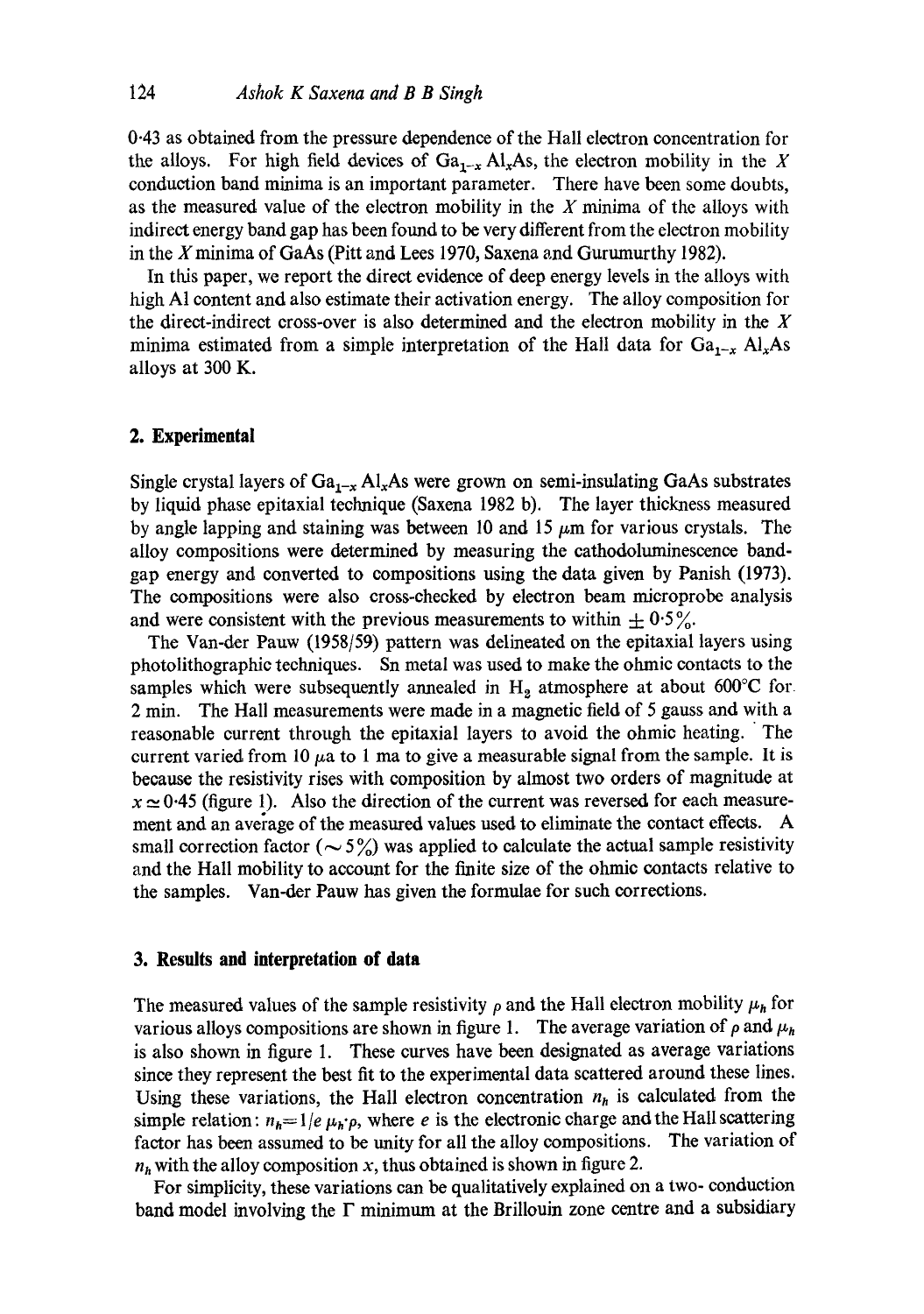

Figure 1. Composition dependence of the resistivity and Hall mobility for  $Ga_{1-x}$  Al<sub>x</sub>As alloys at 300 K.



Figure 2. Composition dependence of the average Hall electron concentration for  $Ga_{1-x}$  Al<sub>x</sub> As alloys at 300 K.

minima  $(X)$  at a higher energy. For a full understanding, the complete schematic diagram of the conduction band structure of  $Ga_{1-x}$  Al<sub>x</sub> As alloys is given in figure 3 (Saxena 1980, 1981, 1982b).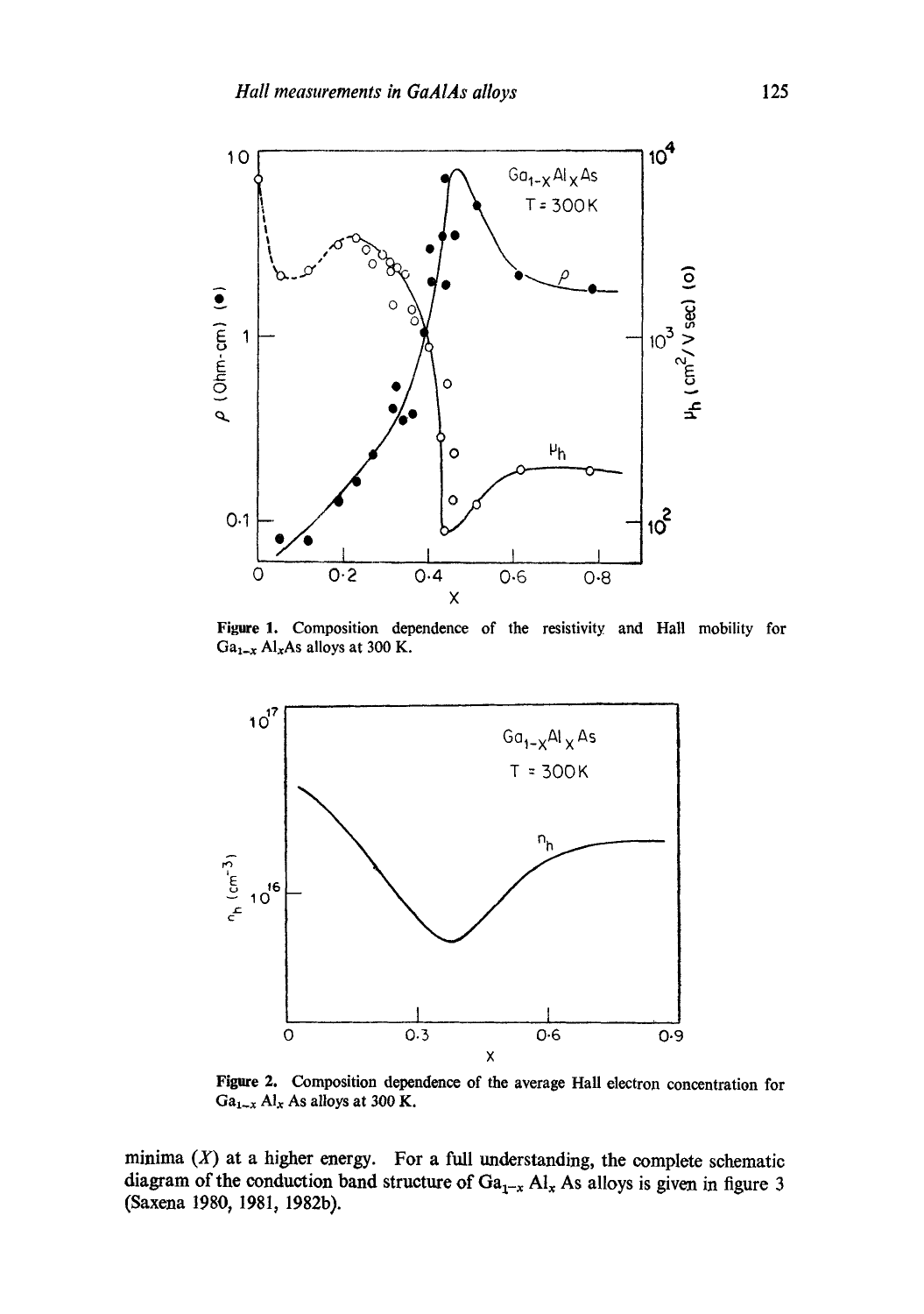

**Figure 3.** Conduction band structure of  $Ga_{1-x}Al_xAs$  alloys and the energy levels (Saxena 1980, 1981, 1982b).

Since the electron effective mass in the X minima is much higher than in the  $\Gamma$ minimum, the density of states in the  $X$  minima is also higher (Pitt and Lees 1970). For the same reason, the electron mobility in the  $X$  minima is much lower than in the  $\Gamma$  minimum. With increasing alloy composition (0 $\langle x \langle 0.4 \rangle$ ), the sub-band energy separation between the  $\Gamma$  and X minima decreases (Panish 1973) and, therefore, an increasing number of electrons are transferred to the X minima from the  $\Gamma$  minimum. This causes a decrease in  $\mu_h$  and an increase in  $\rho$  as shown. For compositions  $x>0.6$ , the electron transfer to the X minima is almost complete and  $\rho$  and  $\mu_h$  saturate with x. The minimum in  $\mu_h$  at  $x \approx 0.45$  occurs due to the intense intervally scatterings among the various minima which lie close in energy at this composition (Saxena and Gurumurthy 1982). The maximum in  $\rho$  at  $x \approx 0.45$  can only be explained if the electrons are lost to the deep energy states at this composition. For  $x > 0.45$ , the energy of these states decreases, thus decreasing the resistivity.

At  $x \approx 0.4$ , the resistivity and mobility curves cross each other, hence the Hall electron concentration  $n_h$  shows a minimum at this composition as shown in figure 2. For compositions on either side of this value,  $n_h$  rises. Again the decrease in  $n_h$  for  $0 < x < 0.4$  is due to electron transfer from the  $\Gamma$  to the X minima. For  $x > 0.6$ , this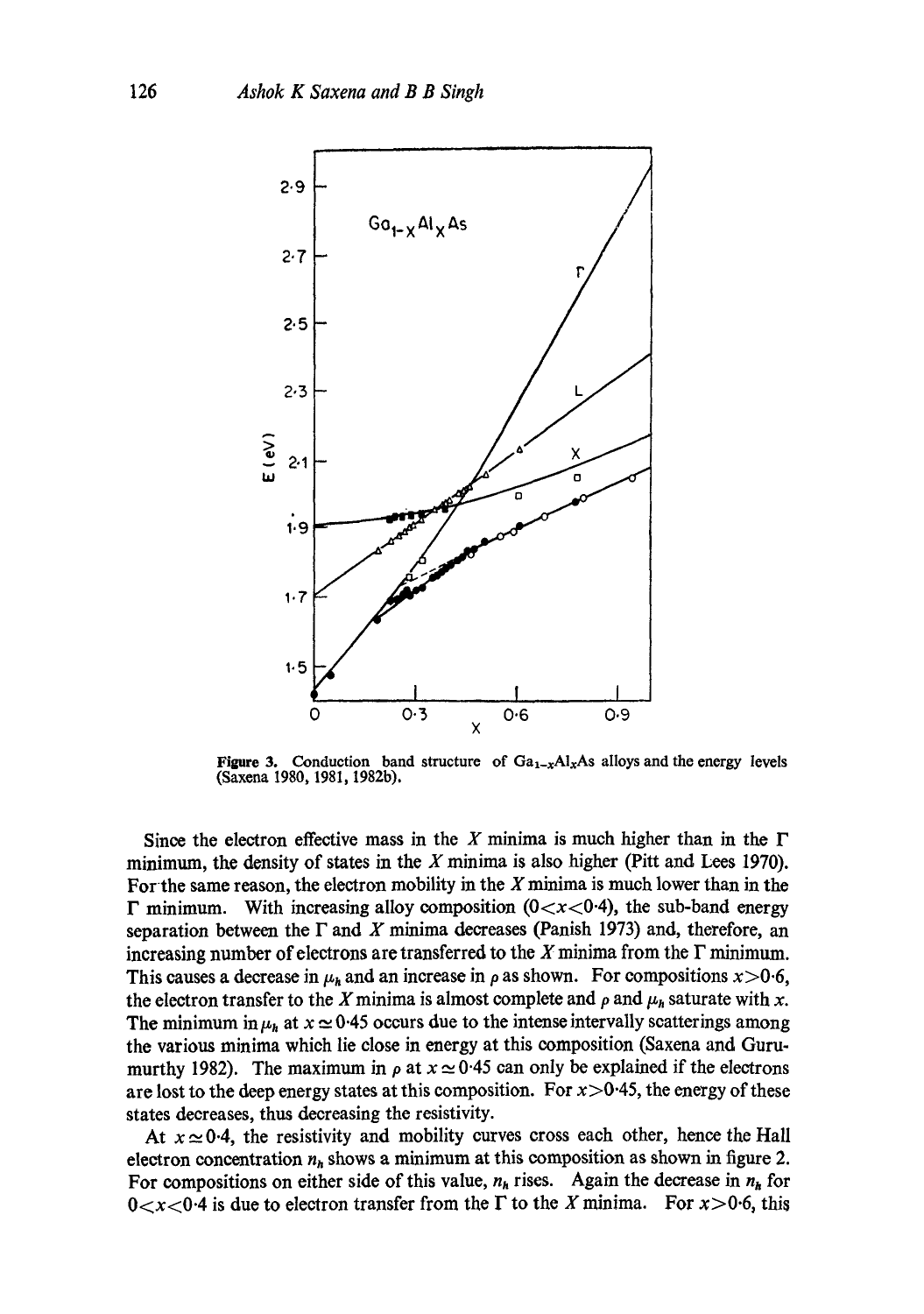transfer is almost complete and  $n_h$  saturates with x. For  $x < 0.6$ , the sub-band energy separation between the two minima again decreases, thus decreasing  $n<sub>h</sub>$ . The reason for the anomalous behaviour of electron mobility for low alloy compositions (shown by broken curve in figure 1) is not yet understood and is, therefore, left without any explanation.

## **4. Analysis**

In GaAs (x=0), mot of the electrons stay in the  $\Gamma$  minimum and, therefore,  $n_h \simeq n_\Gamma$  $\approx n_t$  since there are no deep energy levels in GaAs as found from the temperature dependence  $(T < 300 \text{K})$  of  $n_h$  (Saxena 1981). Here  $n_r$  and  $n_t$  are the electron densities in the  $\Gamma$  minimum and the total density of conduction electrons, respectively. As the composition is increased (figure 2), the electrons redistribute among the various minima. For  $x > 0.8$ , the X states are considerably lower in energy than the  $\Gamma$  and, therefore,  $n_h \simeq n_X$  where  $n_X$  is the number of electrons in the X minima. The experimental observation that  $n_x < n_r$  clearly shows that there is a 'freeze out' of electrons to the deep energy levels lying below the  $X$  states. From figure 2, it is obvious that  $n_F=N_D \simeq 4 \times 10^{16}$  cm<sup>-3</sup> since there is no 'freeze out' at x=0. Here  $N_D$  is the net donor concentration. Further  $n_x \approx 2 \times 10^{16}$  cm<sup>-3</sup> because an equal number of electrons are lost to the deep levels below the X minima ( $x > 0.8$ ), assuming  $N<sub>D</sub>$  to be constant. Thus, we obtain  $n_{\rm r} \simeq 2n_{\rm x}$ .

For low alloy compositions  $x=0.05$ , the conduction band structure of the alloy is almost the same as for GaAs and the sample resistivity is thus:  $\rho_{\Gamma} = 1/n_{\Gamma} e \mu_{\Gamma}$ . Similarly for the alloy compositions  $x>0.7$   $\rho_X = 1/n_X e\mu_X$ . From figure 2, we find that  $\rho_{\Gamma} \simeq 0.08$  ohm-cm and  $\rho_{X} \simeq 2$  ohm-cm. Therefore, we get  $\mu_{X} \simeq 0.08 \mu_{\Gamma}$ . The measured value of  $\mu_{\Gamma}$  for x=0.05 is only 2200 cm<sup>2</sup>/V-sec (figure 1), giving  $\mu_X \approx 176$  cm<sup>2</sup>/ V-sec. This value is very close to the measured value of 190  $\text{cm}^2$ /V-sec for the electron mobility in the X minima  $(x>0.6)$  as shown in figure 1.

The number of electrons  $n_d$  on the deep donor sites  $N_D$  below the X state is given by the expression

$$
n_d/N_D = \frac{1}{1 + \frac{1}{2} \exp\left[ (E_D - E_F) / KT \right]} \tag{1}
$$

where  $E_D$  and  $E_F$  are the energies of the deep level and Fermi energy below the X minima, respectively. Since  $n_d = N_D - n_X \approx 2 \times 10^{16}$  cm<sup>-3</sup>, equation (1) at  $T = 300$  K gives  $(E_D - E_F) \simeq 20$  meV.

The Fermi energy is calculated from the relation

$$
n_X = N_C^X \exp\left(-E_F|KT\right),\tag{2}
$$

where  $N_C^X$  is the density of states in the X minima. Using an effective density of states mass  $m_X^{*d}$  of 0.73  $m_0$  in all the equivalent X minima (Saxena and Gurumurthy 1982),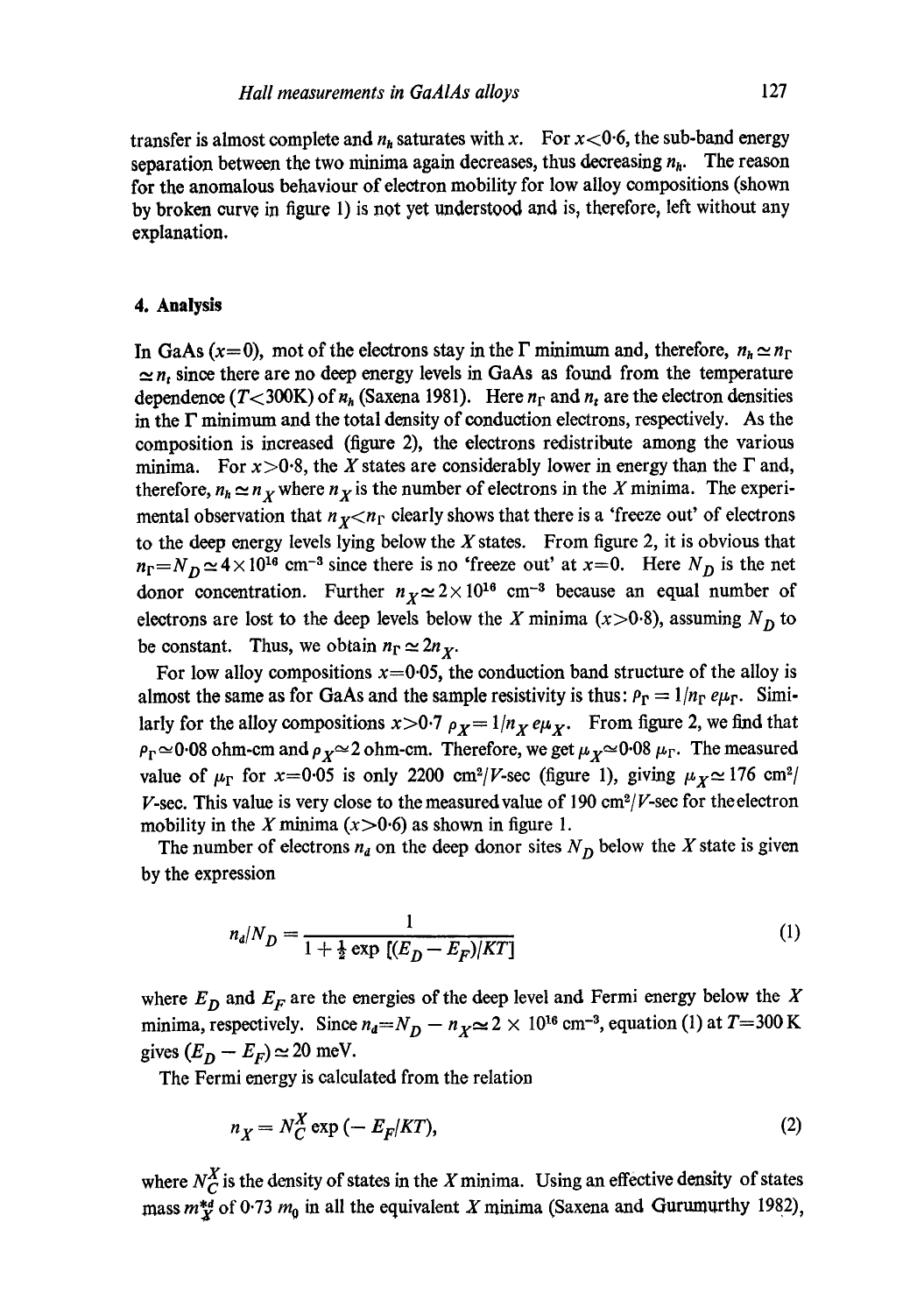we find that  $E_F \approx 170$  meV at 300 K, thus giving  $E_D \approx 150$  meV for  $x > 0.8$ . The actual value will of course depend on the impurity compensation in the crystal, which has been neglected in the present calculations.

Since the minimum in  $n_h$  at  $x \approx 0.4$  occurs due to the cross-over of the  $\Gamma$  and X minima only (Saxena 1980), the expression for  $n_h$  can be written as:

$$
n_h = \frac{{}^n \Gamma \left(1 + \frac{{}^n \chi}{n_{\Gamma}} \cdot \frac{\mu_X}{\mu_{\Gamma}}\right)^2}{\left(1 + \frac{{}^n \chi}{n_{\Gamma}} \cdot \frac{{}^n \chi}{\mu_{\Gamma}^2}\right)^2}, \qquad (3)
$$

where  $\mu_{\Gamma}$  and  $\mu_X$  are the electron mobilities in the  $\Gamma$  and X minima, respectively. Also

$$
n_X/n_{\Gamma} = (m_X^{*d}/m_{\Gamma}^*)^{3/2} \exp\left(-\Delta E_{\Gamma X}/KT\right),\tag{4}
$$

where  $m_{\Gamma}^*$  is the electron effective mass in the  $\Gamma$  minimum. Therefore, at the minimum in  $n_h$ ,  $en_X \mu_X \simeq en_\Gamma \mu_\Gamma$  from (3). This condition together with (4), therefore, leads to

$$
\exp\left(-\Delta E_{\Gamma X}/KT\right) = \frac{\mu_{\Gamma}}{\mu_X} (m_{\Gamma}^*/m_X^{*d})^{3/2} \tag{5}
$$

provided  $\mu_X \ll \mu_T$ , which holds true for Ga<sub>1-x</sub> Al<sub>x</sub>As alloys. Using  $m_T^* = 0.088 m_0$ ,  $\mu_{\rm F}=1200$  cm<sup>2</sup>/V-sec and  $\mu_{\chi}=120$  cm<sup>2</sup>/V-sec for  $x\approx 0.4$  (Saxena and Gurumurthy 1982), we get  $\Delta E_{\Gamma X} = 28.5$  meV. Since  $\Delta E_{\Gamma X} = 0.485$  eV in GaAs (x=0) (Saxena 1980), this energy separation, therefore, decreases at the rate of 11.4 meV/ $\frac{\%}{6}$ Al. This directly gives  $x_c = 0.425$  as the alloy composition at which the  $\Gamma$  and X minima should be equal in energy. This value found from a simple interpretation of the present data is very close to the value of  $x_c = 0.43$  obtained from a rigorous analysis of the pressure dependence of *nh* for various alloy compositions (Saxena 1980).

### **5. Conclusions**

The activation energy of the deep level has been determined below the  $X$  minima along with the critical composition for the  $\Gamma$ -X minima cross-over and the electron mobility in the  $X$  minima from a simple interpretation of data on composition dependence of the resistivity, Hall electron concentration and moblity in  $Ga_{1-x}Al_xAs$  alloys at 300 K.